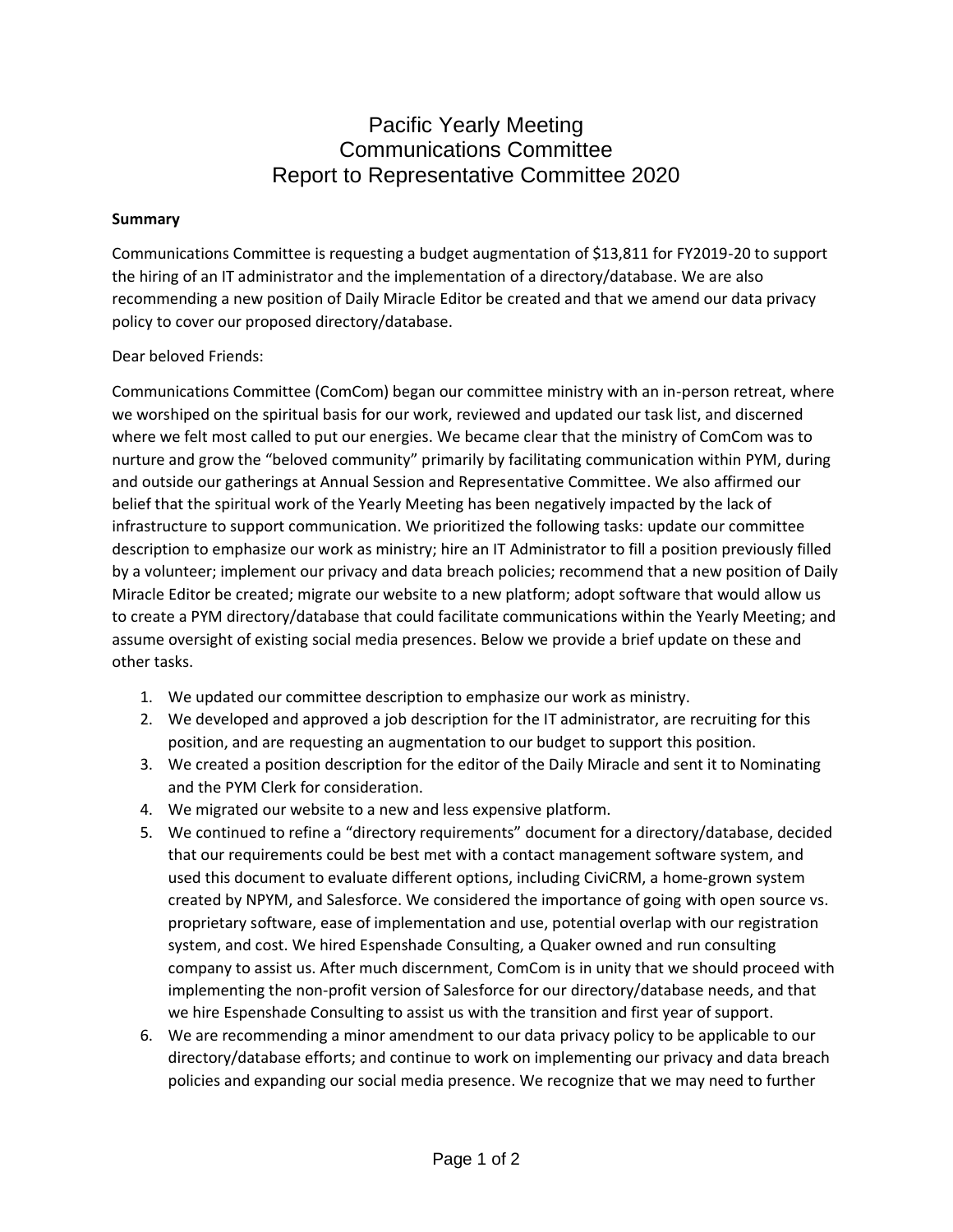amend our data privacy policy as work on the directory/database proceeds. We have brought PYM's Facebook group under the care of ComCom.

7. We continue our never-ending work of posting and updating information on the PYM website. In addition, we have begun a project to make scanned, searchable images of archived paper minutes from PYM business meetings available on the website. As of this writing years 1947- 1959 and 1968-1976 are available.

ComCom is requesting the following augmentation to the committee's budget for fiscal year (FY) 2019- 20: \$2,160 for 6 months of an IT administrator; \$10,901 for database implementation, and \$750 for additional committee expenses, for a total of  $$13,811$ . We include as attachments to this report for informational purposes the following documents:

- A. Proposal and budget from Espenshade consulting for Salesforce implementation
- B. FAQ on why we chose Salesforce and what it involves for monthly meetings
- C. Suggested minor amendment to the data privacy policy
- D. "Dear Monthly Meetings" letter

We make these documents and the draft directory requirements document available on the ComCom page of the PYM website.

**Members** of our committee include: Lawrence Alderson, Arthur Kegerris, Allison Kirkregaard, George Mills and Kate Watkins (Clerk). Sharon Gates (Assistant to the Clerk), Jan Tappan (Historian/Archivist), the IT Administrator (currently vacant), and the YPC are ex officio on the committee. DJ Bloom (Statistical Clerk) and a member of the YPCC often also participate.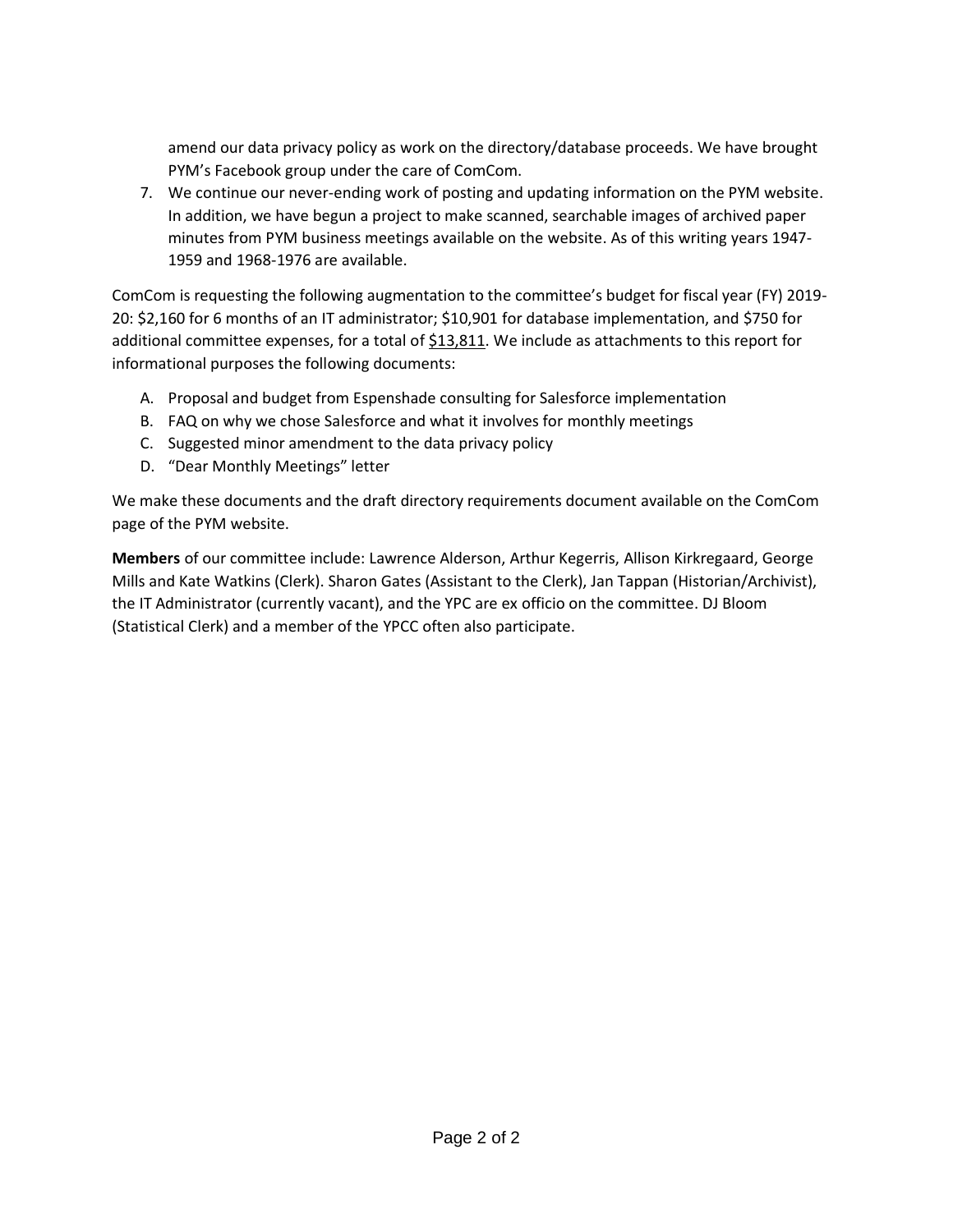### **Communications Committee Report - Attachment A**

### **Pacific Yearly Meeting Salesforce Estimated Costs – Rev A** Espenshade Nonprofit Consulting, LLC 2/7/2020



#### **Initial Implementation Costs Anticipated for FY19/20:**

| Espenshade Nonprofit Consulting (100 hrs)  \$8,500 |  |
|----------------------------------------------------|--|
|                                                    |  |
|                                                    |  |
|                                                    |  |

#### **Estimated/Proposed Budget for FY20/21:**

| <b>Product or Service</b>                              | <b>Annual Cost</b> |
|--------------------------------------------------------|--------------------|
| Salesforce NPSP 10-user License                        |                    |
| Mailchimp                                              | S510               |
| 15% nonprofit discount; 5000 contacts; Essentials Plan |                    |
| Cazoomi Mailchimp Connector                            | \$300              |
| 50% nonprofit discount; Basic Plan                     |                    |
| <b>Online Directory access</b>                         | S600               |
| Soapbox Engage Directories App                         |                    |
| <b>Ongoing Support</b>                                 | \$5,100            |
| Espenshade Nonprofit Consulting @ 5 hrs/mo             |                    |
| <b>Annual Cost Estimate:</b>                           |                    |

#### **Assumptions/Open Issues:**

- Assumes between 2500 and 5000 people (PYM members and Monthly Meeting attenders)
- ENC effort will depend on options for accessing the data.
- Pacific Yearly Meeting will be responsible for procedures and processes for user access, and will work directly with Monthly Meetings to acquire needed data.
- Salesforce built-in database export is assumed; third-party database backup and restore is not included.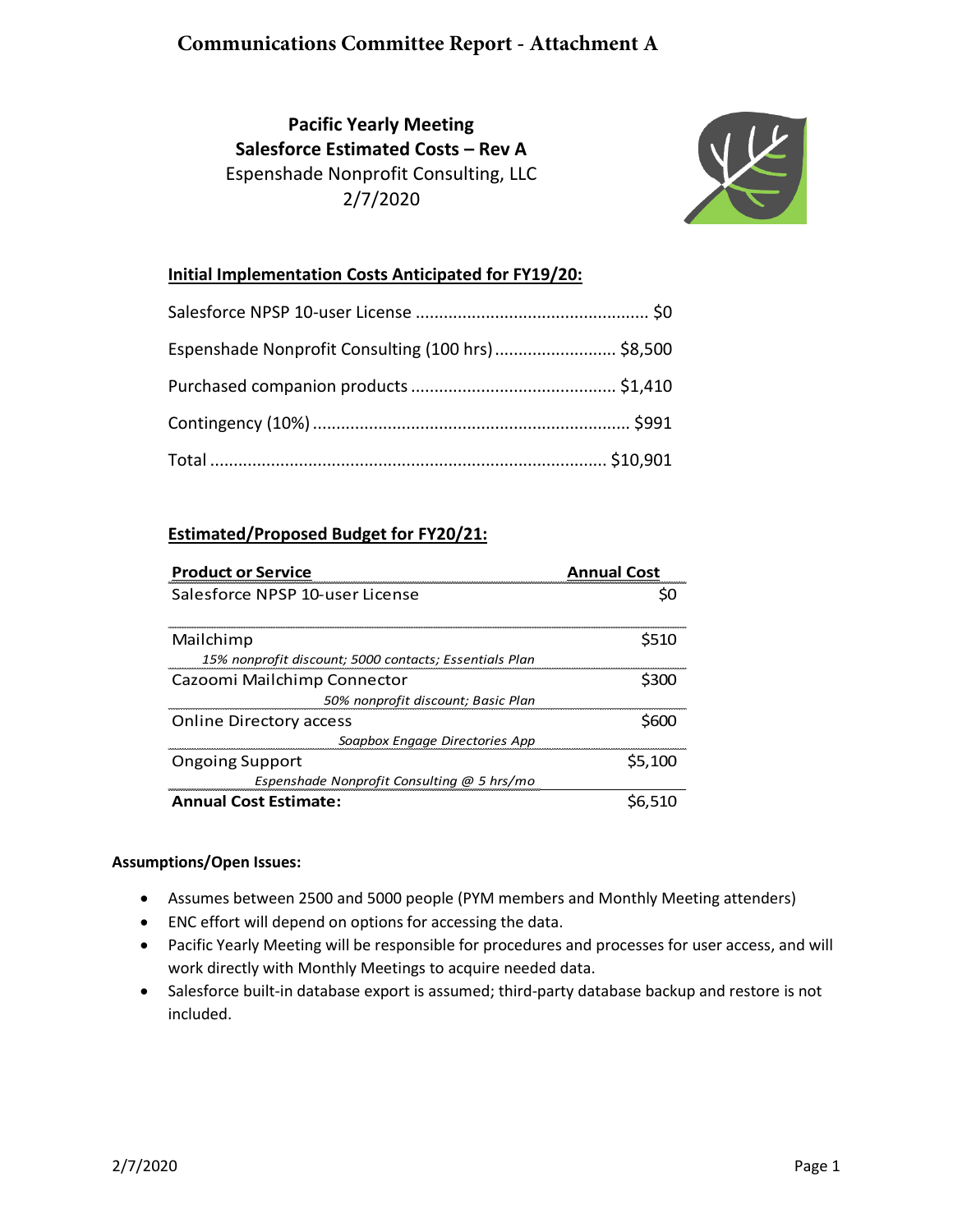### **Communications Committee Report - Attachment B**

# **Frequently Asked Questions about the proposed PYM Directory/Database**

### **Why do we need a PYM directory/database?**

A PYM directory and database would allow us to communicate via phone, email and distribution lists to all members of the community, specific committees, and clerks or other groups/individuals within PYM, the Quarterly meetings and monthly meetings. A Yearly Meeting directory (which could also be used to produce Quarterly and Monthly Meeting directories) would also facilitate identification and communication with individuals in specific roles. Today, those seeking to contact PYM clerks and officers have limited resources to identify those individuals and obtain contact information. The absence of this resource makes the work of many PYM committees more difficult and labor-intensive.

# **Why do we need a contact management system (CMS<sup>1</sup> ) to support our directory/database efforts?**

A contact management system is a type of software that would enable PYM to easily store and find contact information, and to use this information for communication activities linked to contacts. The Communications Committee (ComCom) believes that a CMS would greatly facilitate the work of PYM and be of use to Monthly and Quarterly meetings as well. Additionally, we look to the experience of other Quaker organizations who have successfully implemented their directory and related communications systems using a CMS.

## **Why did we choose the non-profit version of Salesforce as our CMS?**

With consultation from Friends who manage directories for various large Quaker organizations, we brainstormed and considered several options for our CMS, including Salesforce NPSP (Non-Profit Success Pack), CiviCRM, and a home-grown solution used by North Pacific Yearly Meeting. We evaluated our choices based on cost, ease of use and feasibility, need for additional customization, availability of resources to support implementation, and whether the software was open source or proprietary. Salesforce NPSP is used by several Yearly Meetings and Friends' organizations (including AFSC, FGC, Philadelphia YM, Australia YM and Friends Journal). Although Salesforce NPSP uses proprietary software, it is open access and the company has a long history of supporting non-profits. There is a large community of users and many free training materials. It is also flexible, customizable, and can adapt to future needs through separately available and/or built-in features.

## **How much will it cost?**

Salesforce NPSP is free for nonprofits needing 10 or fewer user licenses. A license grants a specific person access and use the database, according to the permission level granted to the user. The only costs to us are for the initial implementation (~\$10,000), ongoing end-user support (~\$1-5,000/ per year) and the cost of some plug-ins (additional software, ~\$1,500 per year) to make the program more usable/useful.

 $<sup>1</sup>$  Not to be confused with a Content Management System, as this abbreviation is sometimes used.</sup>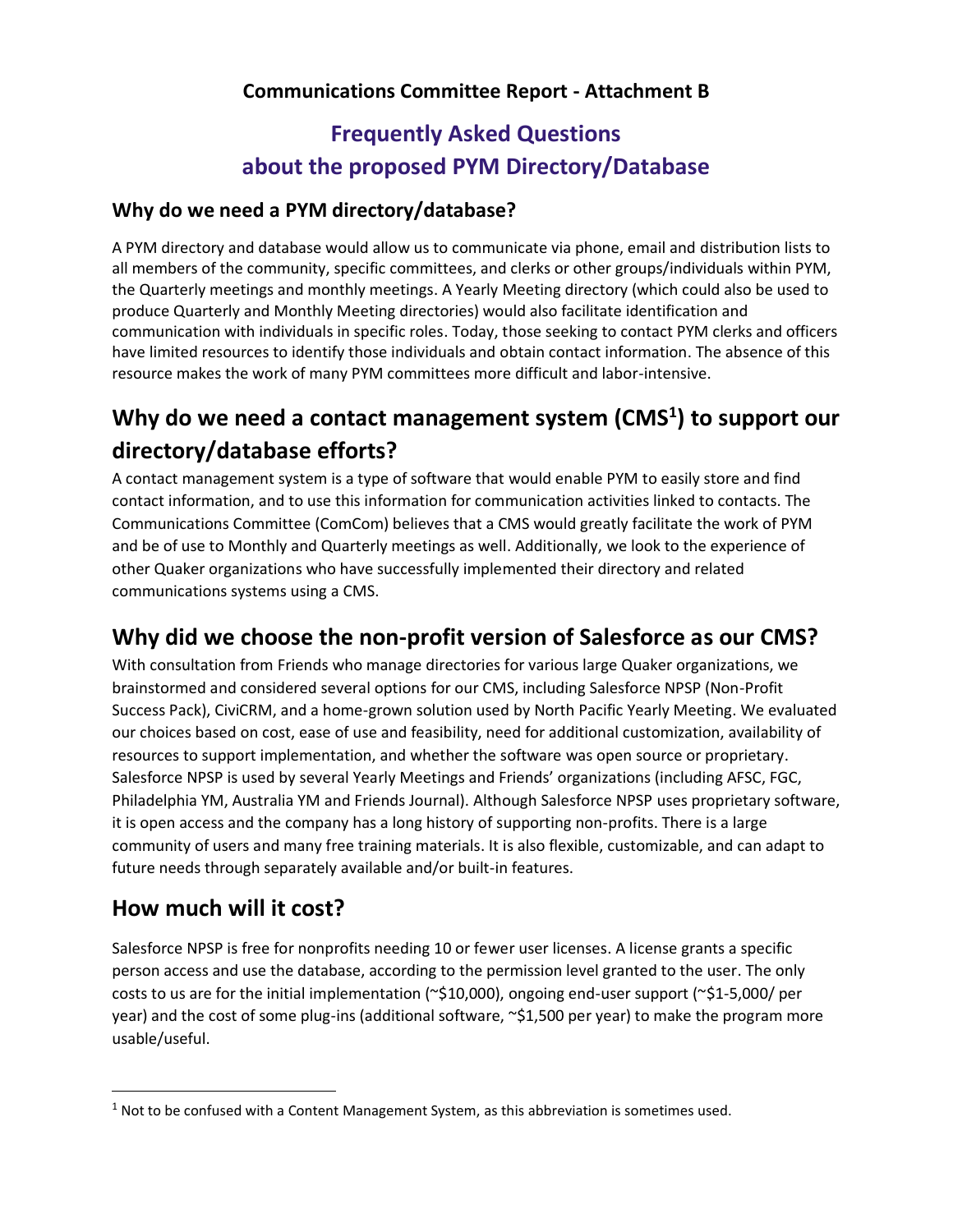## **Security and privacy**

Salesforce uses industry standard security solutions and standards both for its commercial and its nonprofit versions. Data is stored securely in 'the cloud' on Salesforce servers, and a limited and defined number of PYM individuals will have editing privileges or be able to download the information. ComCom will establish and enforce processes and procedures that will restrict access levels and ensure that users who are granted licenses are approved and have the level of access appropriate for their work, and that this will be limited for security and privacy reasons. ComCom's current thinking is that 1-2 individuals will be authorized to download and share reports, and that these reports will be shared with PYM committee clerks and the Clerks & Assistant Clerks of the Quarterly Meetings, on a need to know basis. Information such as PDFs of directories will be made available in a secure folder (e.g. a Google Drive) to Monthly Meetings, Quarterly meetings and members of the Yearly Meeting.

# **Will F(f)riends be able to opt in or out of providing their information?**

Yes and no. Individuals with a specific Yearly or Quarterly Meeting role will not be able to opt out of providing their name and contact information. Everyone else can decide whether or not to participate or how much information to provide. Monthly Meetings will be responsible for collecting the data that will go into the directory; individuals can decide if they want to submit any, all, or a limited amount of data.

# **Can we have access to data from previous years? Is there an audit trail?**

Yes. It is possible to create reports using data from previous years, if we decide we want to do this. In addition, when changes get made, there is an audit trail.

## **Support**

We have hired Espenshade Nonprofit Consulting (ENC) to help us with our discernment process. If ComCom's request for budget augmentation is approved, then ENC will work with us to implement and customize Salesforce NPSP for our needs. We expect that after the initial implementation we will need to budget for ongoing technical support as we become familiar with the system, but that this will decrease over time as we become more familiar with how it is used.

# **Will meetings who have an existing directory system need to migrate to the PYM directory?**

Meetings who supply data to the PYM directory will have the option of having a directory created for their Meeting and worship groups. Data can be supplied either through an export file format, (potentially avoiding duplication of effort) or by having individual members submit their data for inclusion through a google form.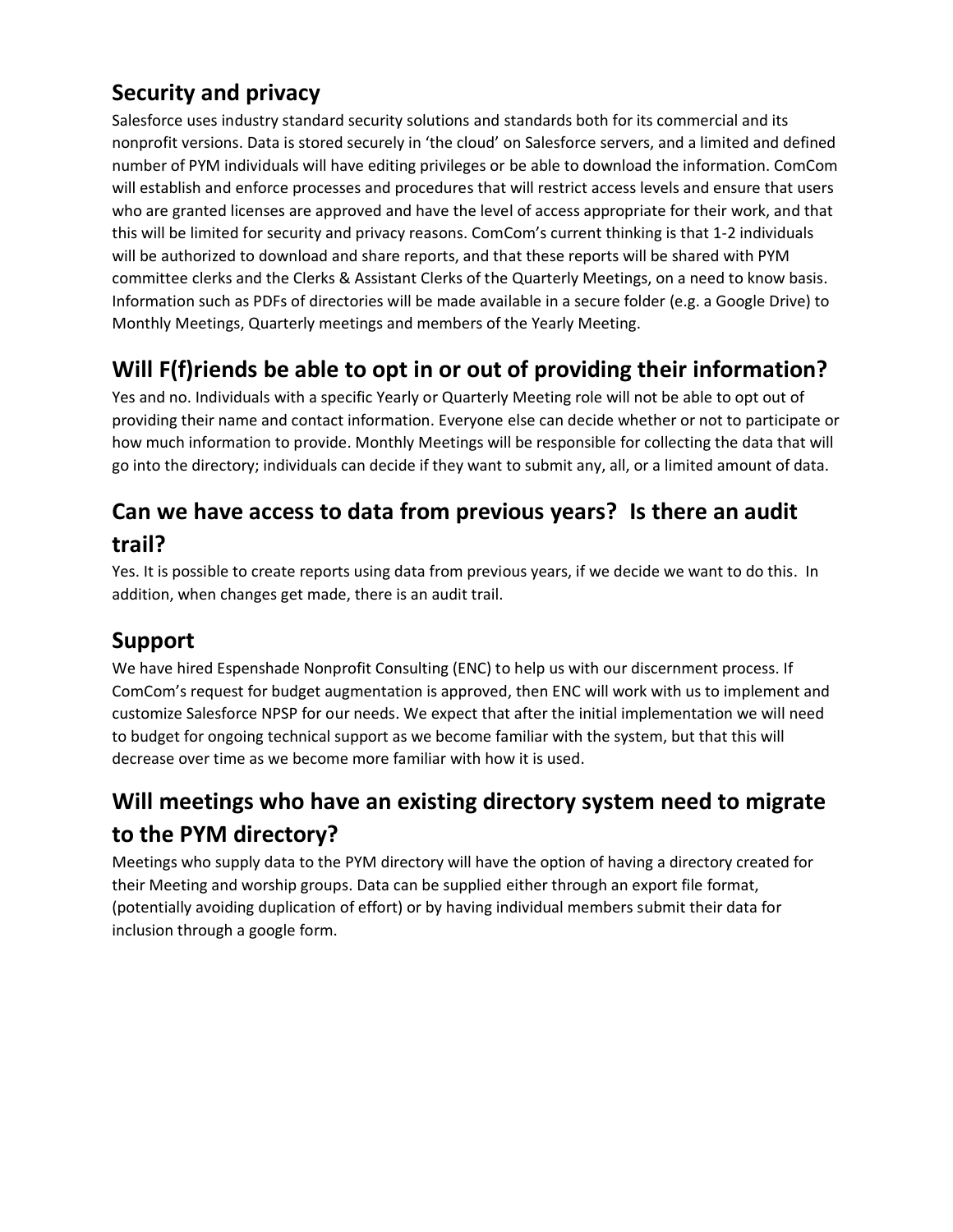## **Communications Committee Report - Attachment C Proposed Amendments to PYM Personal Data Privacy Policy**

The full PYM Personal Data Privacy Policy (version 4.2) as approved at Annual Session 2019 is available at [http://www.pacificyearlymeeting.org/wordpress/wp-content/uploads/2020/01/PYM-Personal-Data-](http://www.pacificyearlymeeting.org/wordpress/wp-content/uploads/2020/01/PYM-Personal-Data-Privacy-Policy-4.2-As-Approved.pdf)[Privacy-Policy-4.2-As-Approved.pdf.](http://www.pacificyearlymeeting.org/wordpress/wp-content/uploads/2020/01/PYM-Personal-Data-Privacy-Policy-4.2-As-Approved.pdf) Communication committee proposes the following underlined additions to the policy so that it more explicitly covers certain issues related to the database/directory as well as the PYM website.

#### **What Personal Data we collect, and why we collect it**

Personal data collection principally occurs and is managed through the website and the PYM directory database. Personal data that is extracted from the website, such as event registration records, are also governed by this policy.

#### **Membership data and online directory**

The Yearly Meeting has plans to implement an online directory, which would house all of the relevant information found in monthly and quarterly meeting directories, plus information on yearly meeting committee members, officers, representatives and liaisons. Data within the directory will be restricted for access by authorized users. Authorized users for each monthly meeting would have access to all of the directory information for their own meeting, plus more limited information on the Quarterly and Yearly meeting clerks, committees and so on. Authorized monthly, quarterly and yearly meeting delegates would be able to maintain and distribute directory information for their respective constituencies.

The data gathered and managed for the PYM directory will be used for publishing the directory, and individual contact information in the directory will only be shared with approved recipients within PYM and its affiliated organizations. Additionally, information within the directory system may be used for communications, including email, phone calls or correspondence by Yearly, Quarterly and Monthly Meeting committees and officers in carrying out their service in their respective roles.